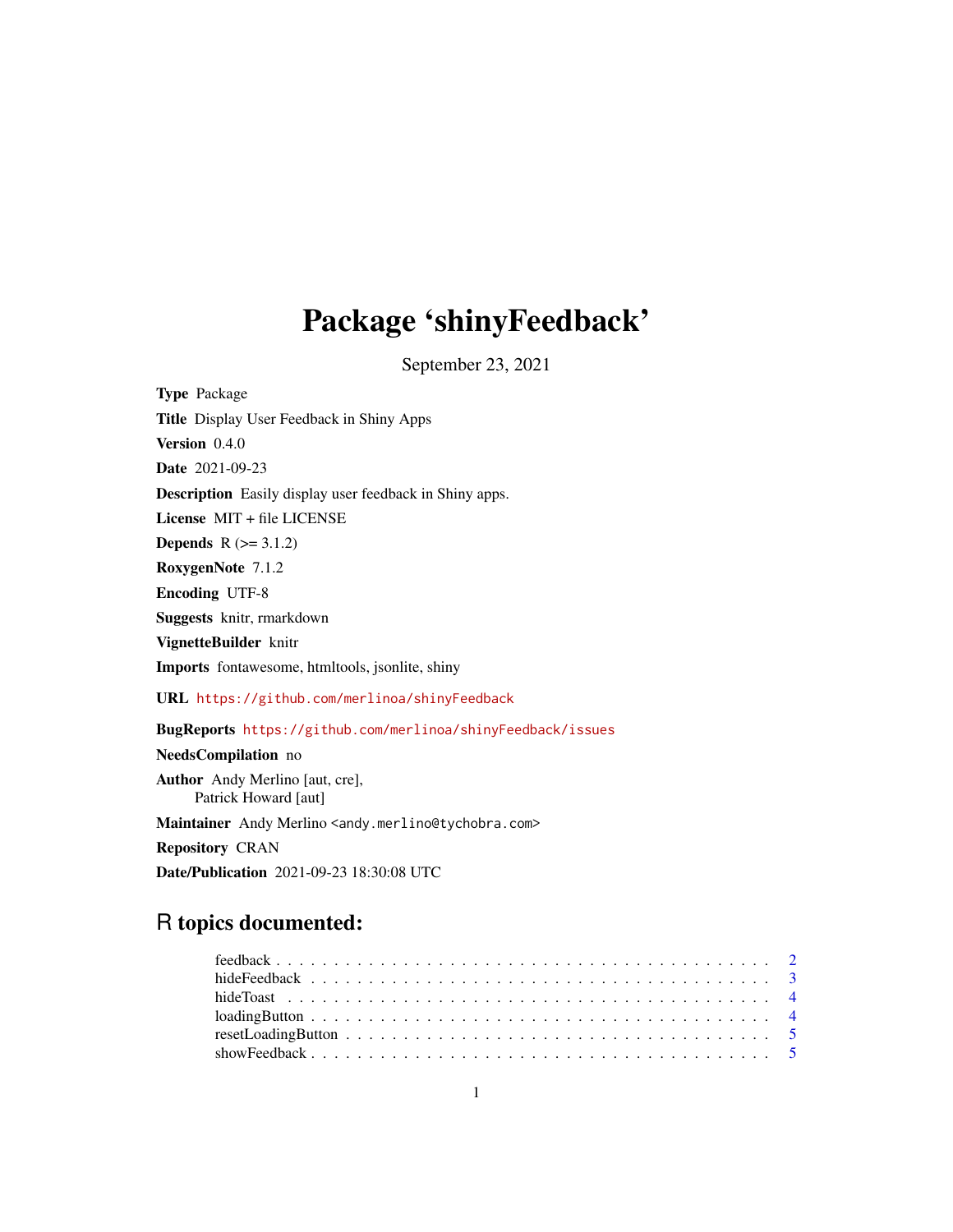<span id="page-1-0"></span>

| Index |  |  |  |  |  |  |  |  |  |  |  |  |  |  |  |  | $\overline{12}$ |
|-------|--|--|--|--|--|--|--|--|--|--|--|--|--|--|--|--|-----------------|
|       |  |  |  |  |  |  |  |  |  |  |  |  |  |  |  |  |                 |
|       |  |  |  |  |  |  |  |  |  |  |  |  |  |  |  |  |                 |
|       |  |  |  |  |  |  |  |  |  |  |  |  |  |  |  |  |                 |
|       |  |  |  |  |  |  |  |  |  |  |  |  |  |  |  |  |                 |

feedback *feedback*

#### Description

Show / hide feedback messages.

#### Usage

```
feedback(
  inputId,
  show,
  text = NULL,color = NULL,
  icon = NULL,
  session = shiny::getDefaultReactiveDomain()
)
feedbackWarning(
  inputId,
  show,
  text = "Ye be warned",
  color = "#F89406",
  icon = shiny::icon("warning-sign", lib = "glyphicon"),
  session = shiny::getDefaultReactiveDomain()
\mathcal{L}feedbackDanger(
  inputId,
  show,
  text = "Danger, turn back!",
  color = "#d9534f",
  icon = shiny::icon("exclamation-sign", lib = "glyphicon"),
  session = shiny::getDefaultReactiveDomain()
\mathcal{L}feedbackSuccess(
  inputId,
  show,
  text = NULL,color = "#5cb85c",
```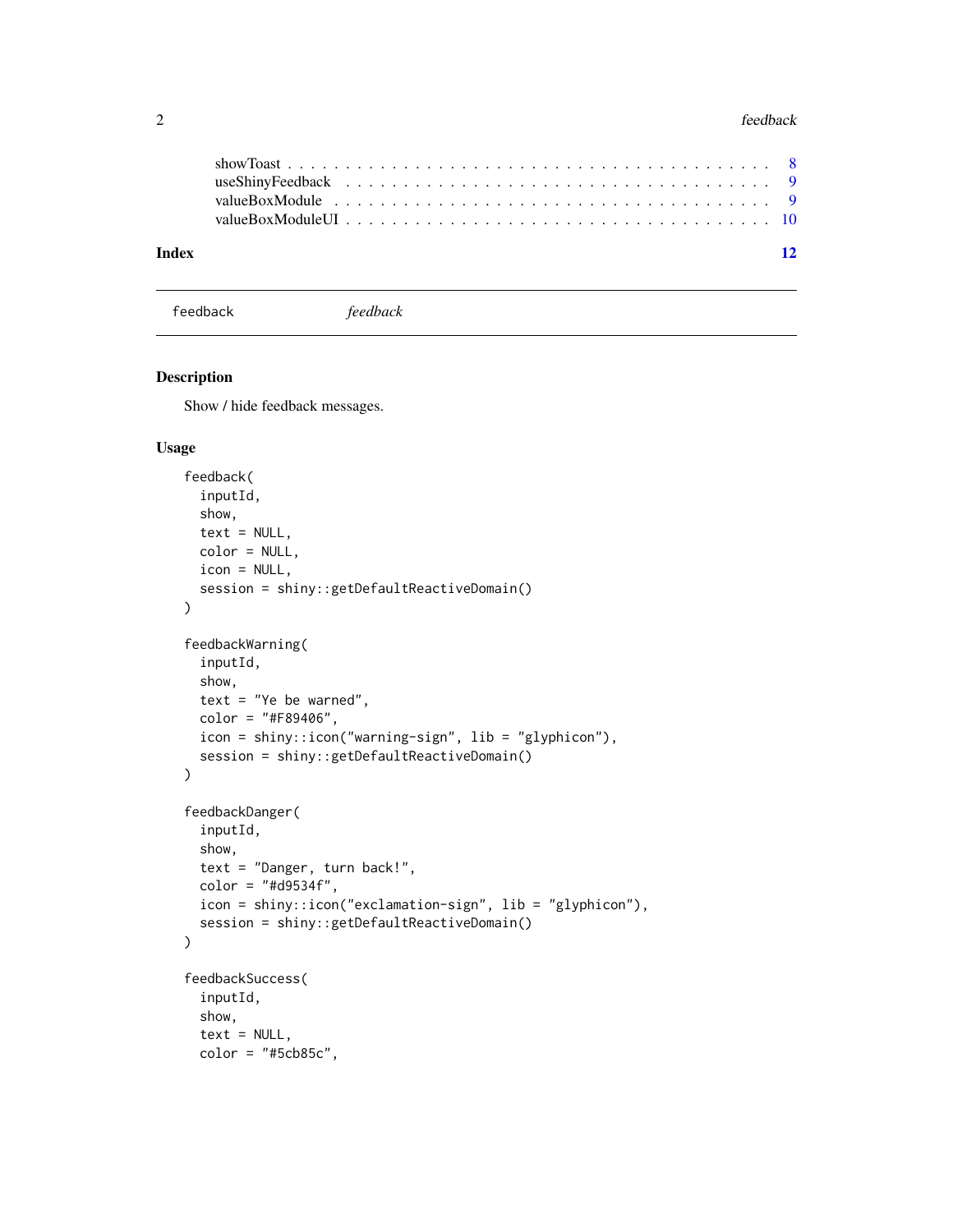#### <span id="page-2-0"></span>hideFeedback 3

```
icon = shiny::icon("ok", lib = "glyphicon"),
  session = shiny::getDefaultReactiveDomain()
\mathcal{L}
```
#### Arguments

| inputId | the Shiny input's inputed argument                                                                                                       |
|---------|------------------------------------------------------------------------------------------------------------------------------------------|
| show    | Whether or not the feedback should be shown. The 'show' argument uses<br>'shiny::isTruthy()' to evaluate its value to 'TRUE' or 'FALSE'. |
| text    | text string to display below input                                                                                                       |
| color   | the color of the feedback                                                                                                                |
| icon    | an html icon tag                                                                                                                         |
| session | the shiny session                                                                                                                        |
|         |                                                                                                                                          |

#### See Also

showFeedback hideFeedback

| hideFeedback | hideFeedback |
|--------------|--------------|
|              |              |

#### Description

hide feedback next to Shiny input

#### Usage

```
hideFeedback(inputId, session = shiny::getDefaultReactiveDomain())
```
#### Arguments

| inputId | the Shiny input's inputId argument |
|---------|------------------------------------|
| session | the shiny session                  |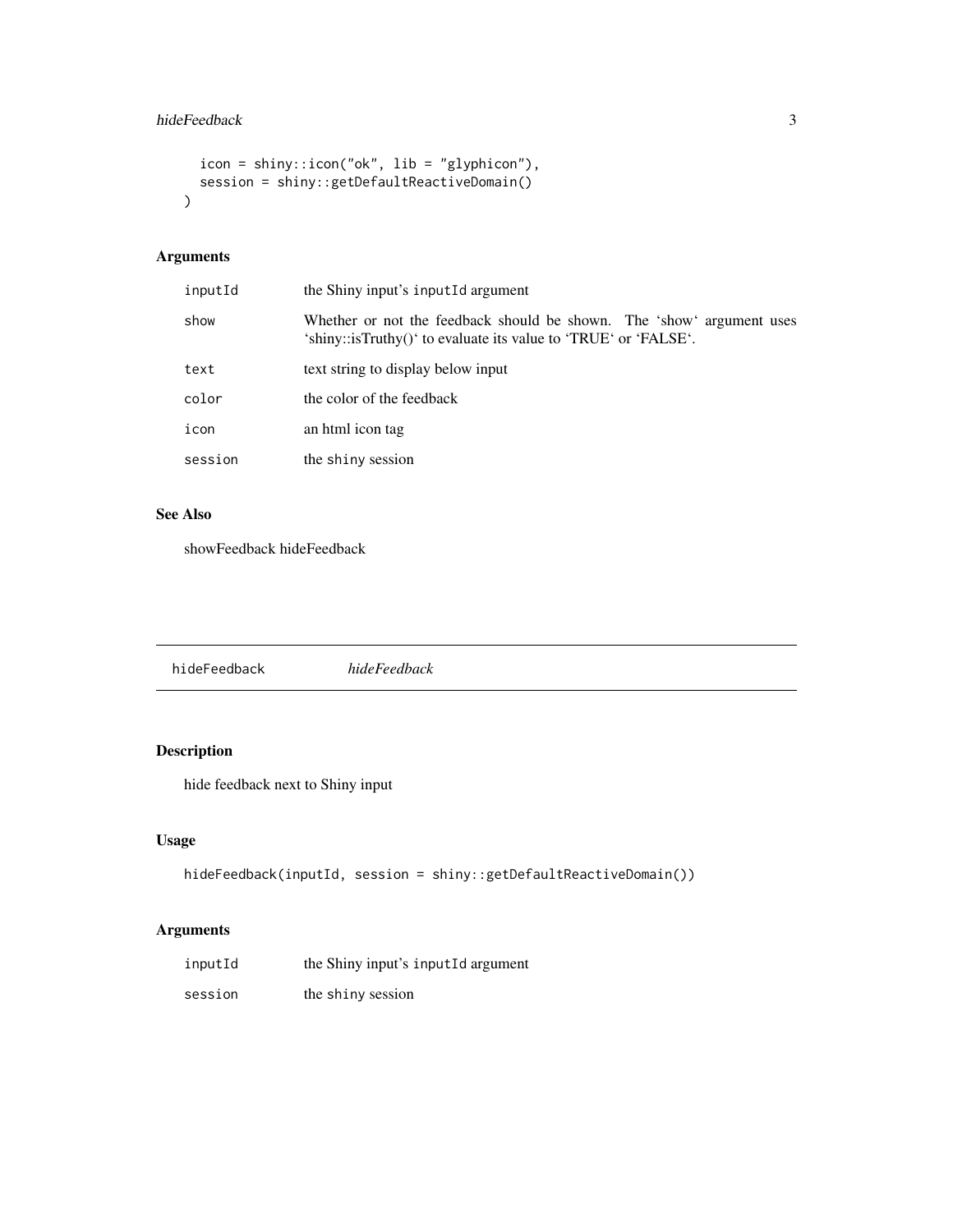<span id="page-3-1"></span><span id="page-3-0"></span>

#### Description

Hide existing toast messages

#### Usage

hideToast(animate = TRUE, session = shiny::getDefaultReactiveDomain())

#### Arguments

| animate | a logical indicating whether to remove the toast message(s) instantly or use its<br>hideMethod with animations to remove (Default). |
|---------|-------------------------------------------------------------------------------------------------------------------------------------|
| session | the Shiny session. Defaults to $\sin(y)$ : $\gcd\left(\frac{1}{1 + e^{-x}}\right)$ etc.                                             |

#### Value

'invisible()'

loadingButton *loadingButton*

#### Description

Button that becomes disabled until reset w/ 'resetLoadingButton'

#### Usage

```
loadingButton(
  inputId,
  label,
  class = "btn btn-primary",
  style = "width: 150px;",
  loadingLabel = "Loading...",
  loadingSpinner = "spinner",
  loadingClass = NULL,
  loadingStyle = NULL
\mathcal{E}
```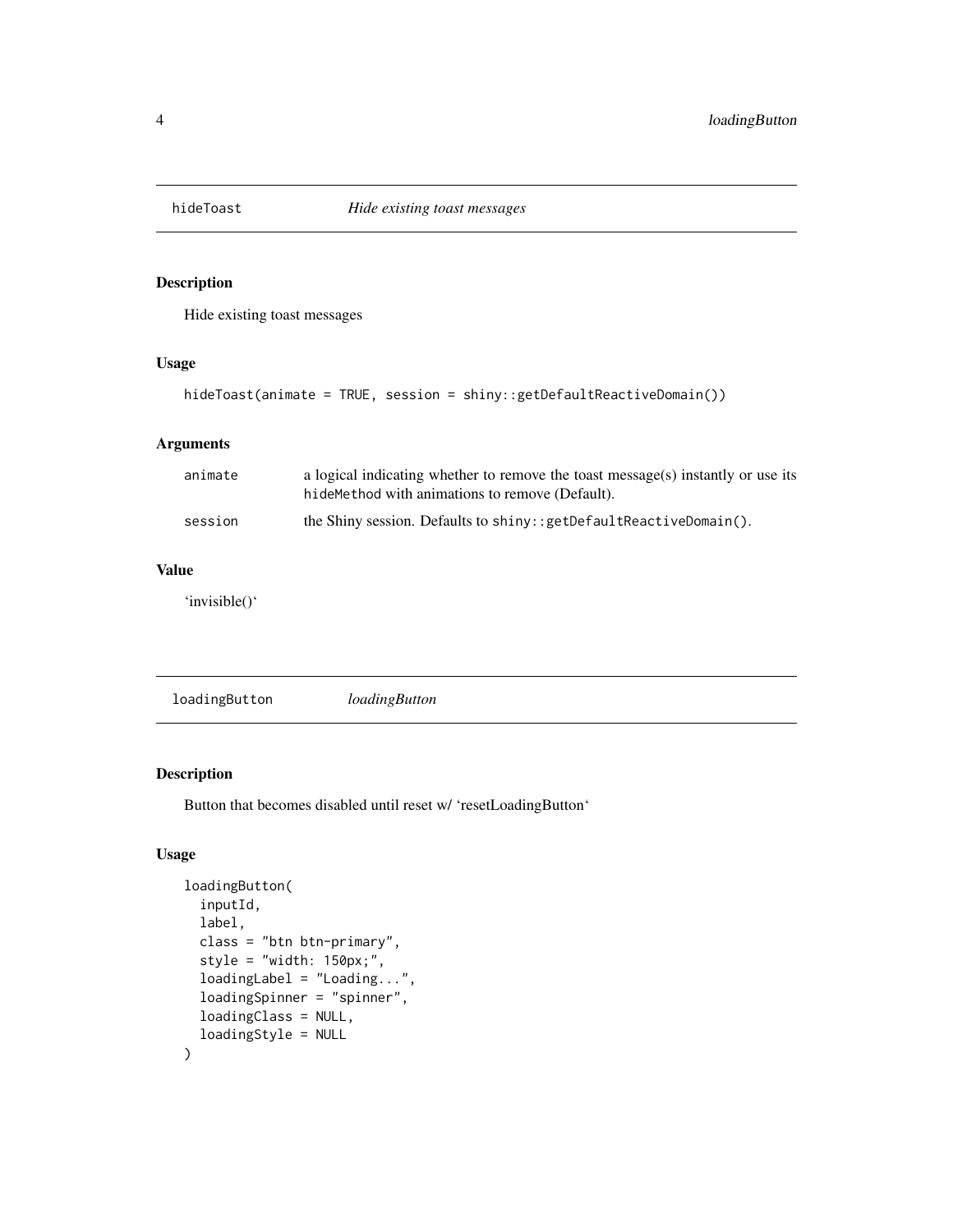#### <span id="page-4-0"></span>resetLoadingButton 5

#### Arguments

| inputId        | the input id                                                                                                        |
|----------------|---------------------------------------------------------------------------------------------------------------------|
| label          | the button text (label)                                                                                             |
| class          | the class(es) to apply to the button                                                                                |
| style          | style for button (pre-loading); character string w/ CSS styling format: "color:<br>black; background-color: red;"   |
| loadingLabel   | text to show after button is clicked (e.g. during loading)                                                          |
| loadingSpinner | the loading spinner icon. Valid values are NULL, "spinner", "circle-notch",<br>"sync", and "cog"                    |
| loadingClass   | the loading button css class(es).                                                                                   |
| loadingStyle   | style for button (while loading); character string w/ CSS styling format: "color:<br>black; background-color: red;" |

resetLoadingButton *resetLoadingButton*

#### Description

Reset the 'loadingButton' to its original style

#### Usage

resetLoadingButton(inputId, session = shiny::getDefaultReactiveDomain())

### Arguments

| inputId | the input id      |
|---------|-------------------|
| session | the shiny session |

showFeedback *showFeedback*

#### Description

Show feedback next to Shiny inputs.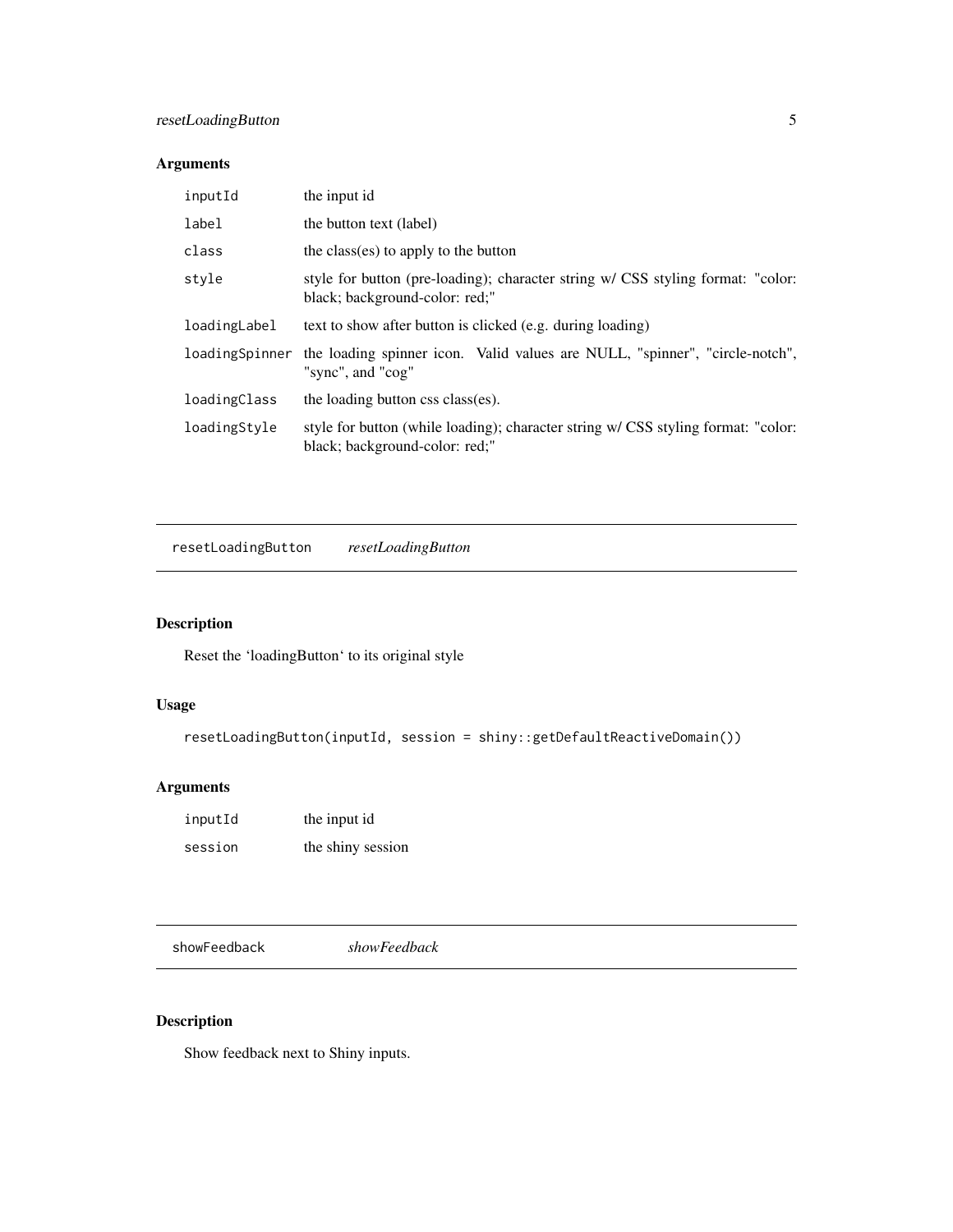#### Usage

```
showFeedback(
  inputId,
  text = NULL,color = NULL,
  icon = NULL,
  session = shiny::getDefaultReactiveDomain()
\lambdashowFeedbackWarning(
  inputId,
  text = "Ye be warned",
 color = "#F89406",
  icon = shiny::icon("warning-sign", lib = "glyphicon"),
  session = shiny::getDefaultReactiveDomain()
)
showFeedbackDanger(
  inputId,
  text = "Danger, turn back!",
 color = "#d9534f",
  icon = shiny::icon("exclamation-sign", lib = "glyphicon"),
  session = shiny::getDefaultReactiveDomain()
)
showFeedbackSuccess(
  inputId,
  text = NULL,color = "#5cb85c",
  icon = shiny::icon("ok", lib = "glyphicon")
```

```
)
```
#### Arguments

| inputId | the Shiny input's inputId argument |
|---------|------------------------------------|
| text    | text string to display below input |
| color   | the color of the feedback          |
| icon    | an html icon tag                   |
| session | the shiny session                  |

#### Examples

```
## Only run examples in interacive R sessions
if (interactive()) {
 ui <- fluidPage(
   useShinyFeedback(),
```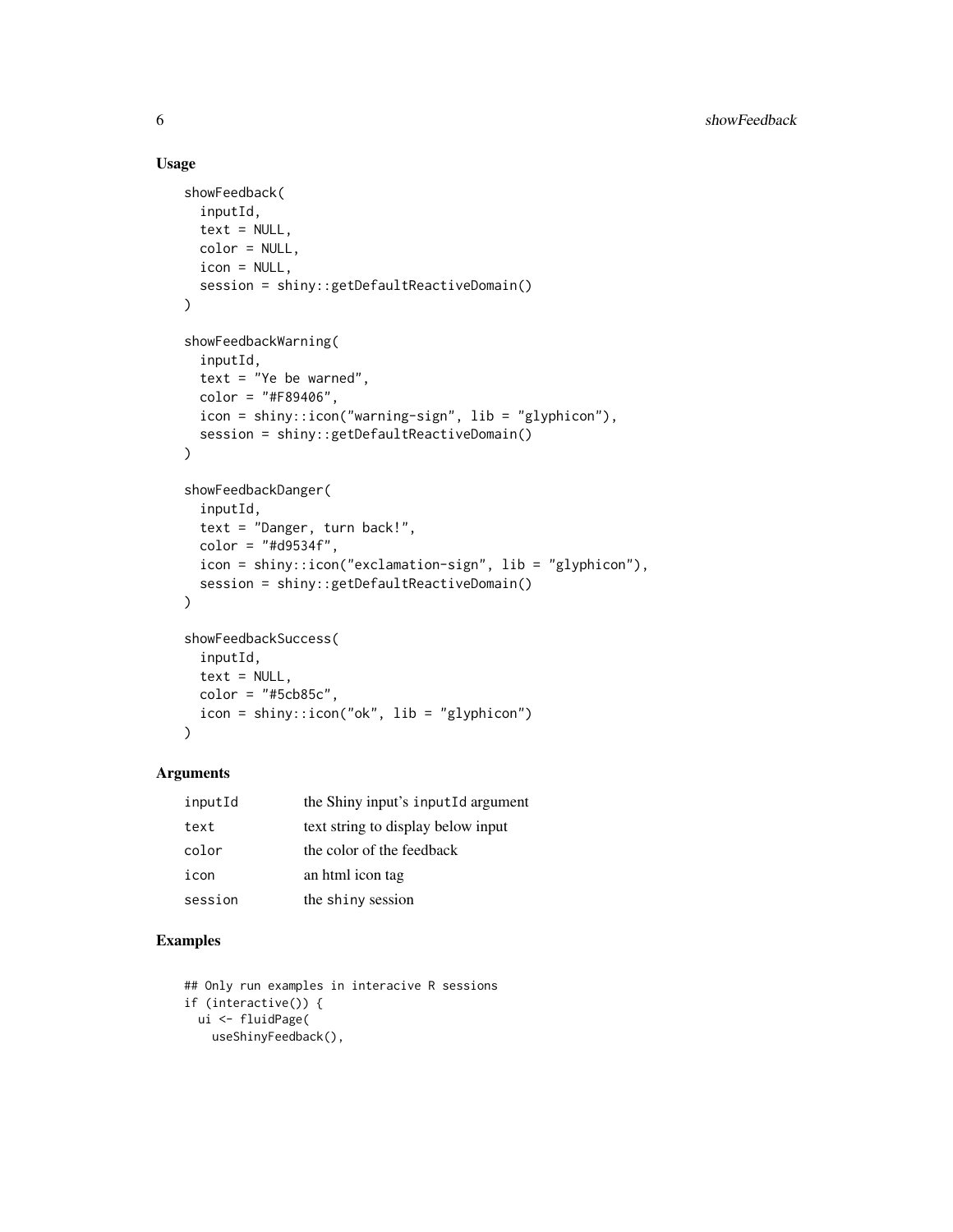```
numericInput(
      "exampleInput",
      "Show Feedback When < \vartheta",
      value = -5)
 \mathcal{L}server <- function(input, output) {
   observeEvent(input$exampleInput, {
      if (input$exampleInput < 0) {
        showFeedback(
          "exampleInput",
          text = "I am negative",
          color = "#d9534f",
          icon = shiny::icon("exclamation-sign", lib="glyphicon")
        )
      } else {
        hideFeedback("exampleInput")
      }
   })
 }
 shinyApp(ui, server)
}
## Only run examples in interacive R sessions
if (interactive()) {
 library(shiny)
 ui <- fluidPage(
   useShinyFeedback(),
   numericInput(
      "exampleInput",
      "Show Feedback When < \vartheta",
      value = -5)
 )
 server <- function(input, output, session) {
   observeEvent(input$exampleInput, {
      if (input$exampleInput < 0) {
        showFeedbackWarning("exampleInput")
      } else {
        hideFeedback("exampleInput")
      }
    })
```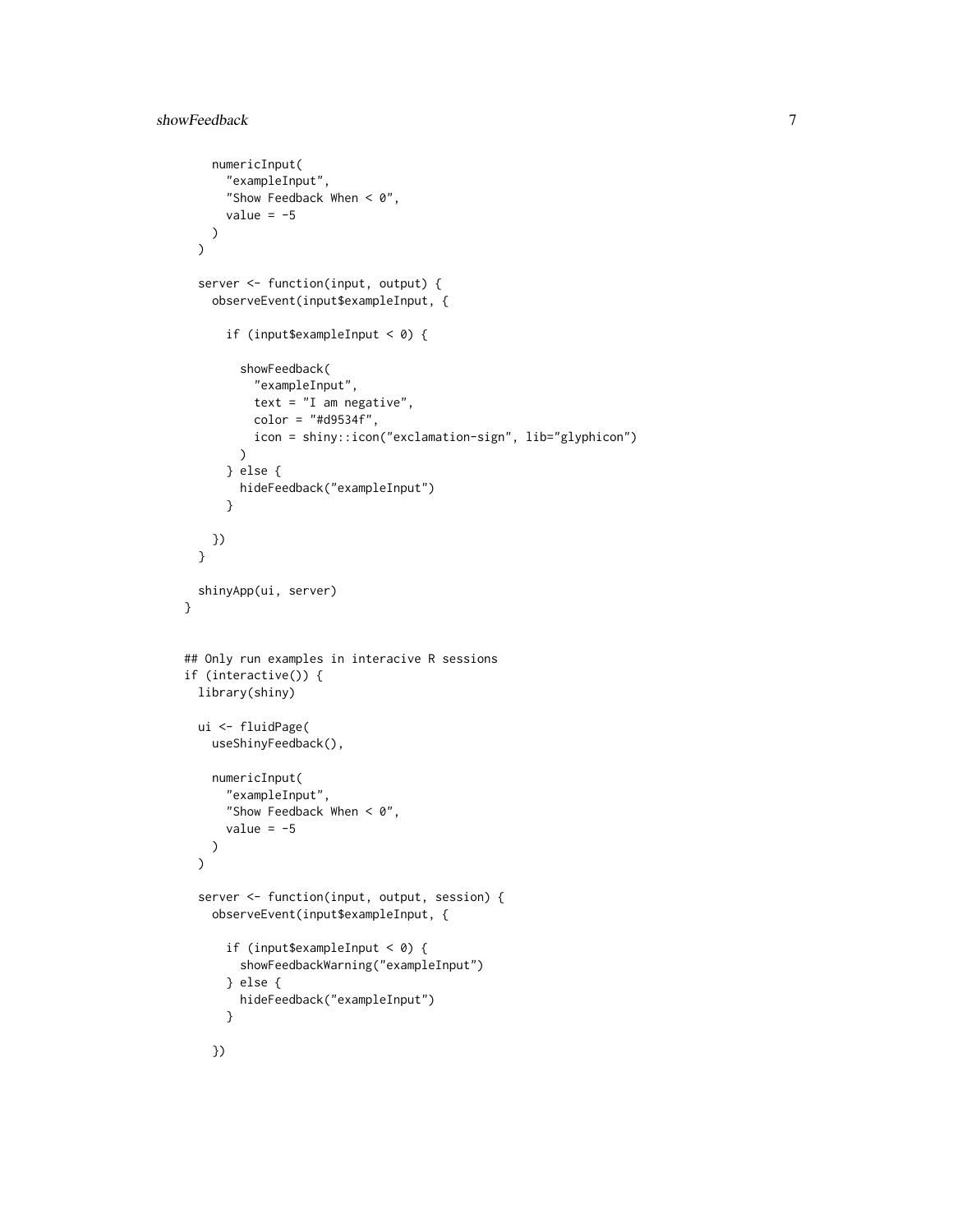```
}
 shinyApp(ui, server)
}
```
showToast *show toast message*

#### Description

A wrapper around the 'toastr' JavaScript library that uses our preferred default argument values.

#### Usage

```
showToast(
  type,
 message,
 title = NULL,
 keepVisible = FALSE,
  .options = list(),
  session = shiny::getDefaultReactiveDomain()
)
```
#### Arguments

| type        | length 1 character vector. Valid values are "success", "error", "warning", and<br>"info"                                                                                                                                                                                                                                                                                          |
|-------------|-----------------------------------------------------------------------------------------------------------------------------------------------------------------------------------------------------------------------------------------------------------------------------------------------------------------------------------------------------------------------------------|
| message     | the toast message                                                                                                                                                                                                                                                                                                                                                                 |
| title       | the toast title. Defaults to NULL                                                                                                                                                                                                                                                                                                                                                 |
| keepVisible | a logical. If TRUE, the toast notification will remain visible until removed with<br>hide Toast. If FALSE, the default, the toast will automatically hide once the<br>"showDuration" option has elapsed.                                                                                                                                                                          |
| .options    | other options to pass to the toastr JavaScript library. See https://codeseven.<br>github.io/toastr/demo.html for a full demo of options. Valid options are<br>"positionClass", "progressBar", "timeOut", "closeButton", "newestOnTop", "pre-<br>ventDuplicates", "showDuration", "hideDuration", "extendedTimeOut", "showEas-<br>ing", "hideEasing", "showMethod", & "hideMethod" |
| session     | the Shiny session. Defaults to shiny:: getDefaultReactiveDomain().                                                                                                                                                                                                                                                                                                                |

#### Value

'invisible()'

<span id="page-7-0"></span>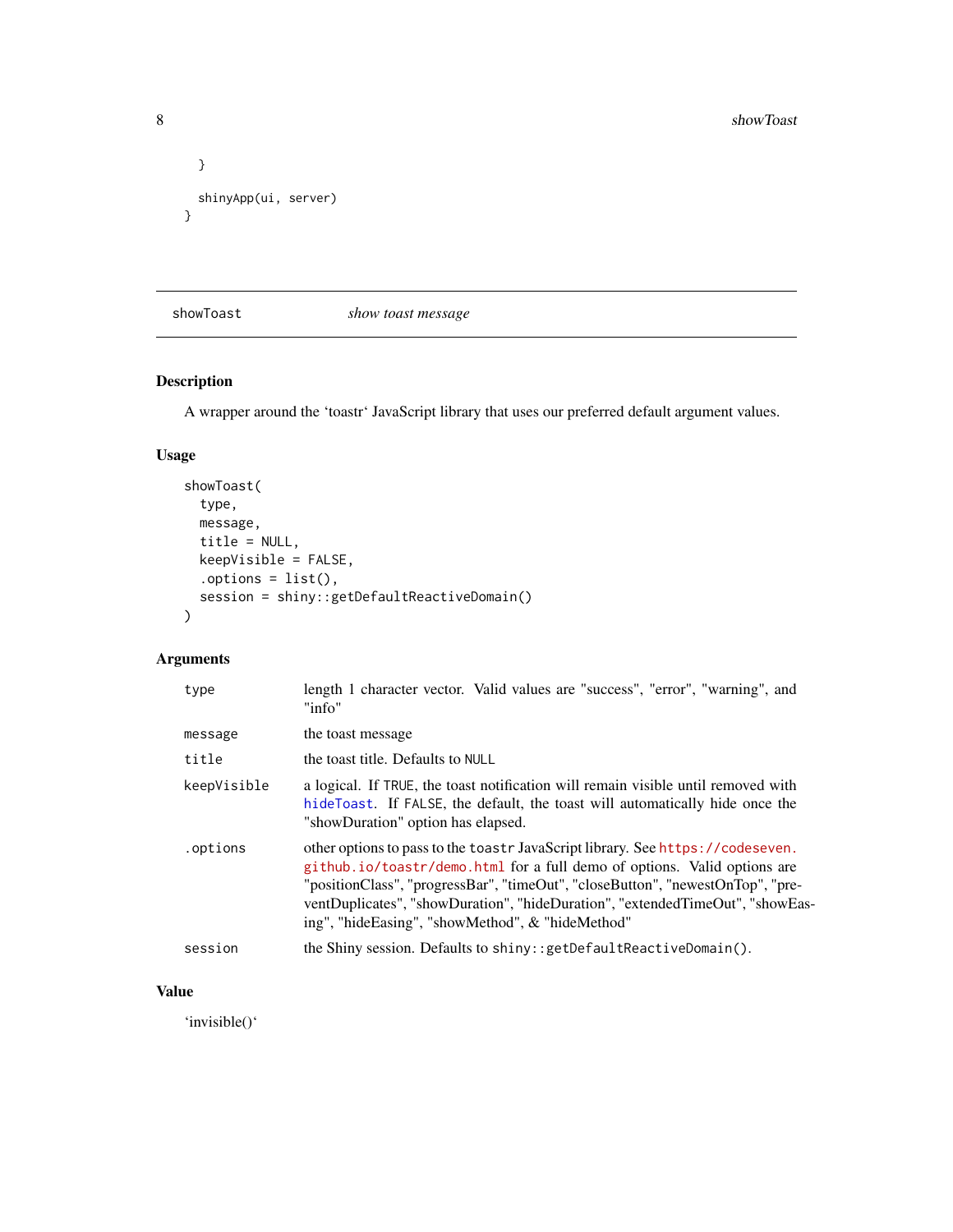<span id="page-8-0"></span>useShinyFeedback *useShinyFeedback*

#### Description

function to load js for using shinyFeedback

#### Usage

useShinyFeedback(feedback = TRUE, toastr = TRUE)

#### Arguments

| feedback | boolean: source in JS/CSS to use shinyFeedback functions (Default: TRUE) |
|----------|--------------------------------------------------------------------------|
| toastr   | boolean: source in JS/CSS to use showToast functions (Default: TRUE)     |

#### Example

```
ui <- shinyUI(fluidPage(
 useShinyFeedback(
    feedback = TRUE,toastr = TRUE
  ),
  pageWithSidebar(
    headerPanel("Header"),
    sidebarPanel(
      ...
   ),
   mainPanel(
      ...
    )
 )
))
```
valueBoxModule *valueBoxModule*

#### Description

Server function for the 'valueBoxModule'. 'valueBoxModule' is similar to 'shinydashboard::valueBox()' but it moves the UI from the server to the ui ( i.e. the entire box is not rendered when the value in the value box updates; only the actual value is rerendered). By moving the box content to the UI the value box does not flash onto the screen when rendered.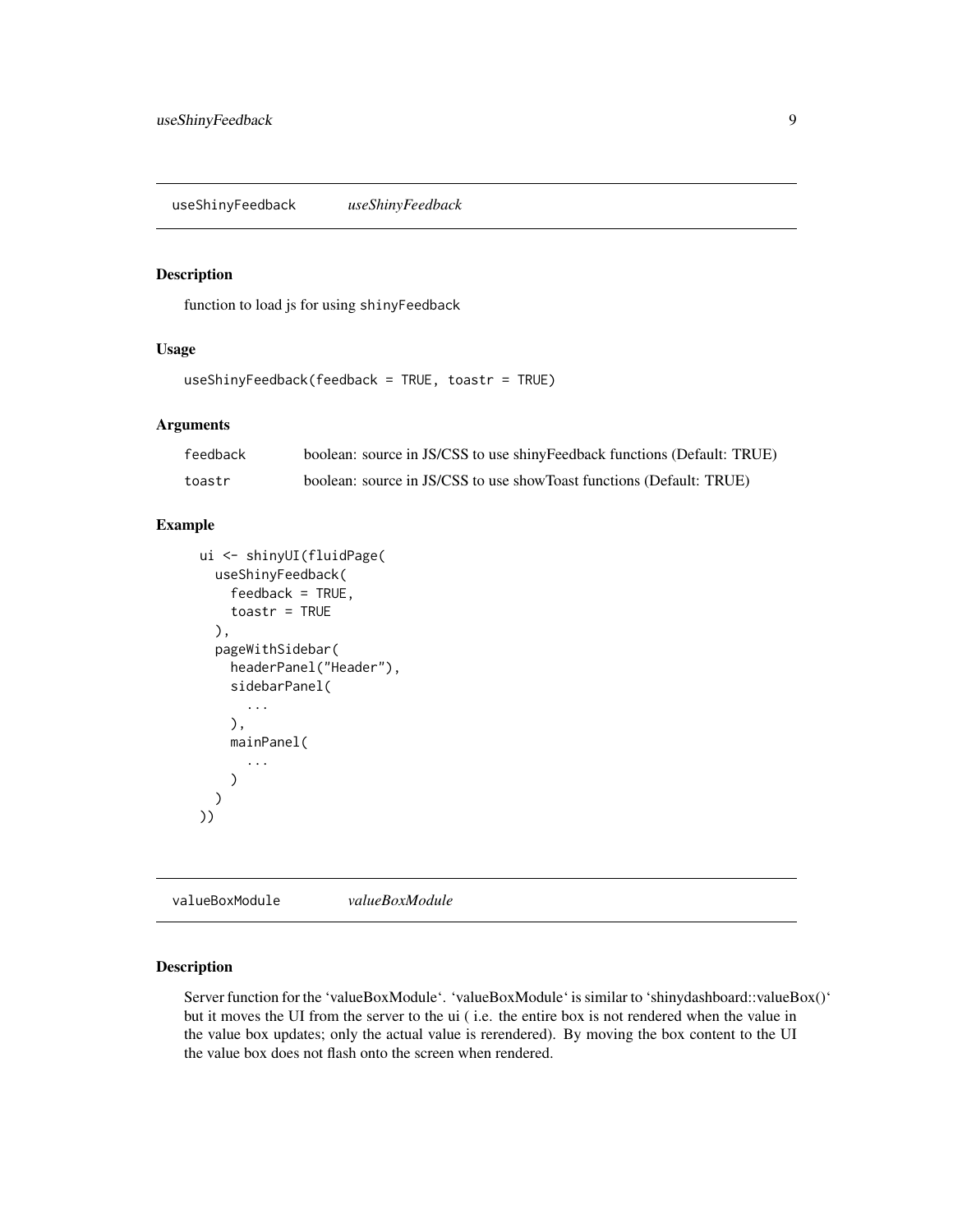#### <span id="page-9-0"></span>Usage

valueBoxModule(input, output, session, value, subtitle = function() NULL)

#### Arguments

| input    | the Shiny server input                                                                                                                 |  |
|----------|----------------------------------------------------------------------------------------------------------------------------------------|--|
| output   | the Shiny server output                                                                                                                |  |
| session  | the Shiny server session                                                                                                               |  |
| value    | Either a reactive or an R object that can be coerced into a string. The value to be<br>displayed in the value box.                     |  |
| subtitle | reactive to dynamically set the subtitle. Set the "subtitle" argument of valueBoxModuleUI()<br>to "_server_" to display this subtitle. |  |

#### Details

'valueBoxModule' also allows for more custom styling of the box colors than 'shinydashboard::valueBox()'.

valueBoxModuleUI *valueBoxModuleUI*

#### Description

valueBoxModuleUI

#### Usage

```
valueBoxModuleUI(
  id,
  subtitle,
  icon = NULL,
 backgroundColor = "#7cb5ec",
  textColor = "#FFF",
 width = 4,
 href = NULL,
  iconColor = "#00000026"
\mathcal{L}
```
#### Arguments

| id              | the Shiny module id                                                                                                     |  |
|-----------------|-------------------------------------------------------------------------------------------------------------------------|--|
| subtitle        | The subtitle to be displayed in the value box. Set to "_server_" to dynamically<br>render the subtitle from the server. |  |
| icon            | An icon made by the 'shiny:: $\text{icon}()$ '                                                                          |  |
| backgroundColor |                                                                                                                         |  |
|                 | A hex color code string                                                                                                 |  |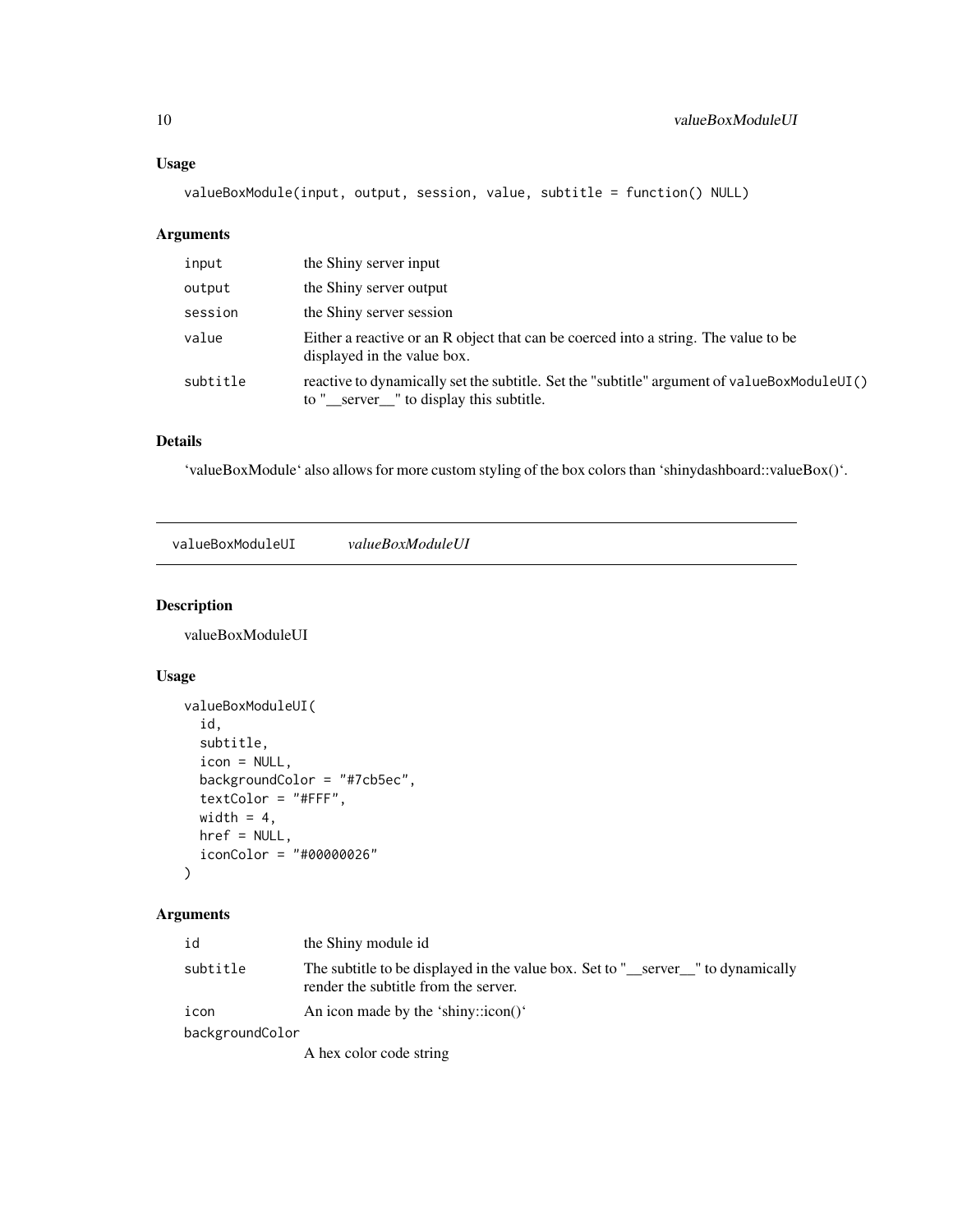#### valueBoxModuleUI 11

| textColor | A hex color code string   |
|-----------|---------------------------|
| width     | A number between 1 and 12 |
| href      | A url                     |
| iconColor | A valid color string      |